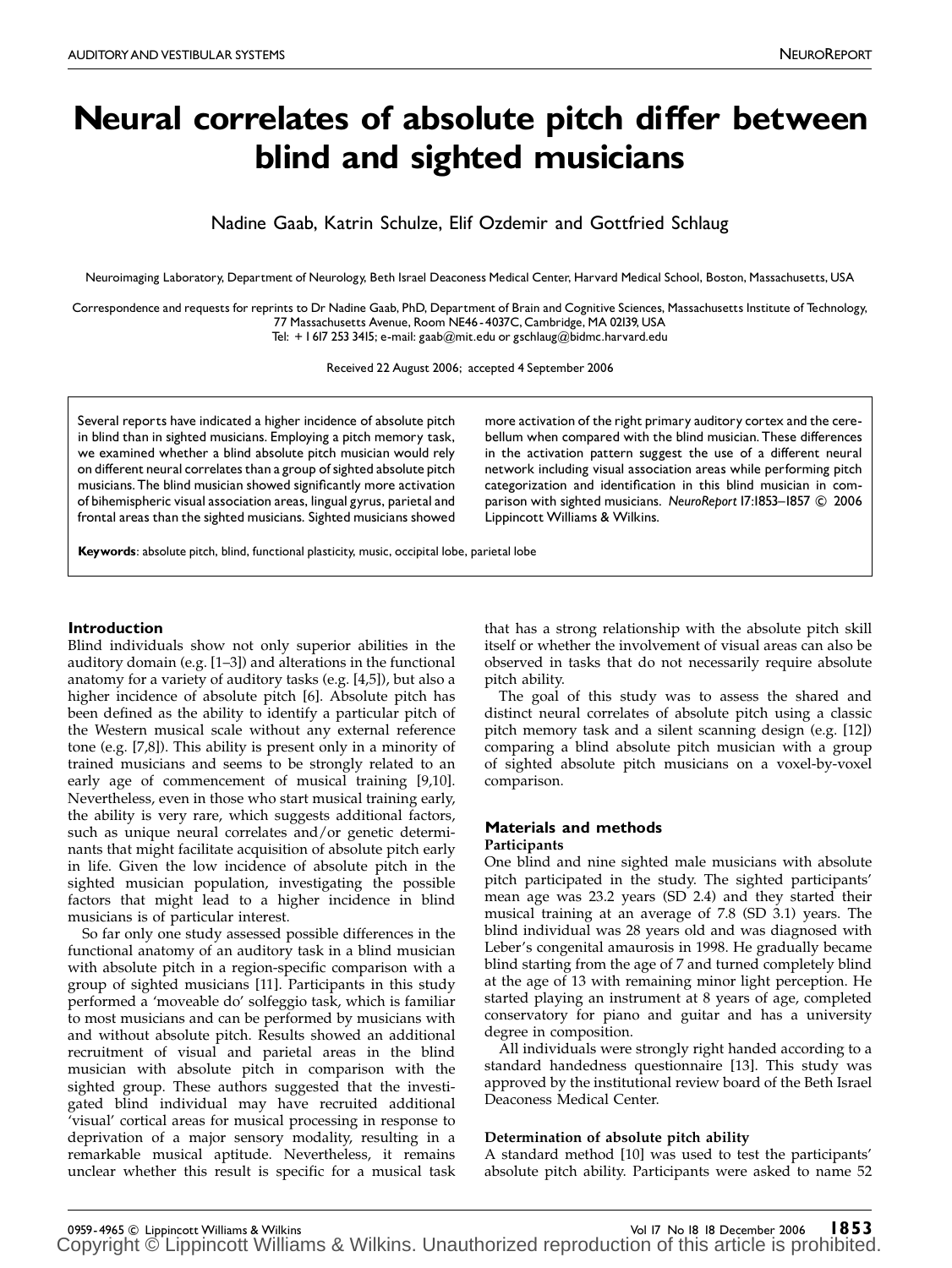

Fig. I (a) Experimental task for sighted and blind musicians. (b) Experimental scanning paradigm (modified from [14], with permission from Elsevier). The gap between the end of the auditory stimulation and the beginning of the image acquisition was jittered to obtain a large portion of the hemodynamic response function.

sine wave tones. According to the definition of absolute pitch [7,8], no reference tones or feedback about their performance was given to the participants at any time. Participants were instructed to press a button as soon as they knew the name of the given tone. In accordance with previous studies (e.g. [7]), we regarded discrepancies of one semitone lower or higher than the actual presented tone as a correct answer. Only participants who performed more than 90% correct were regarded as musicians with absolute pitch. The blind musician also performed within that range.

# Functional magnetic resonance imaging task design (Fig. 1a)

All participants performed a pitch memory task, which was contrasted with a motor control task. During the pitch memory task, participants were instructed to listen to a sequence of individual sine wave tones (either 6 or 7) with a total duration of 4.6 s for each sequence. Participants were asked to compare either the last or the second to last tone to the first tone, and were asked to decide whether these tones were the 'same' or 'different' (Fig. 1a) [14]. The total number of tones per sequence (6 or 7) and the comparison to be made ('second to last', or 'very last' tone with first tone) varied across sequences. Target tones corresponded to the frequencies of semitones in the western musical scale (based on  $A = 440$  Hz) and ranged in frequency from 330 Hz (D E4) to 622 Hz (D E5). The intervening microtones, whose purpose was solely to serve as distractors (modeled after [15]), deviated from the 12 tones of the equal tempered system.

Each tone was 300 ms long with an attack and decay rate of 50 ms and a pause of 300 ms between the tones.

Sighted individuals had to compare either the last or the second to last tone depending on a visual prompt 'second last' or 'very last' to the first tone and we asked individuals to decide whether these tones were the same or different (Fig. 1). The blind individual received a tactile prompt (one tap for 'very last' or two taps for 'second to last' on the left or right leg) for the pitch memory task. The sequence length was kept constant for the six and seven tone sequences by introducing a short pause before the first tone for the six tone sequences. Sighted musicians were asked to keep their eyes open and fixate a cross in the middle of the screen that was only interrupted for the visual prompt. The motor control task was a rest condition with eye fixation. Participants were asked to press a button depending on a short visual or tactile prompt ('right' or 'left'; Fig. 1). The behavioral performance during the functional magnetic resonance imaging (fMRI) session was calculated as correct responses (%).

#### Functional magnetic resonance imaging scanning

FMRI was performed on a Siemens Vision (Siemens, Erlangen, Germany) 1.5 T whole-body magnetic resonance imaging scanner using the standard head coil. A gradientecho echoplanar imaging sequence with an effective repetition time of 17 s, an echo time of 50 ms and a matrix of  $64 \times 64$  was used. Using a midsagittal scout image, a total of 24 axial slices  $(4 \times 4 \times 6 \text{ mm}^3 \text{ voxel size})$  – parallel to the

Copyright © Lippincott Williams & Wilkins. Unauthorized reproduction of this article is prohibited.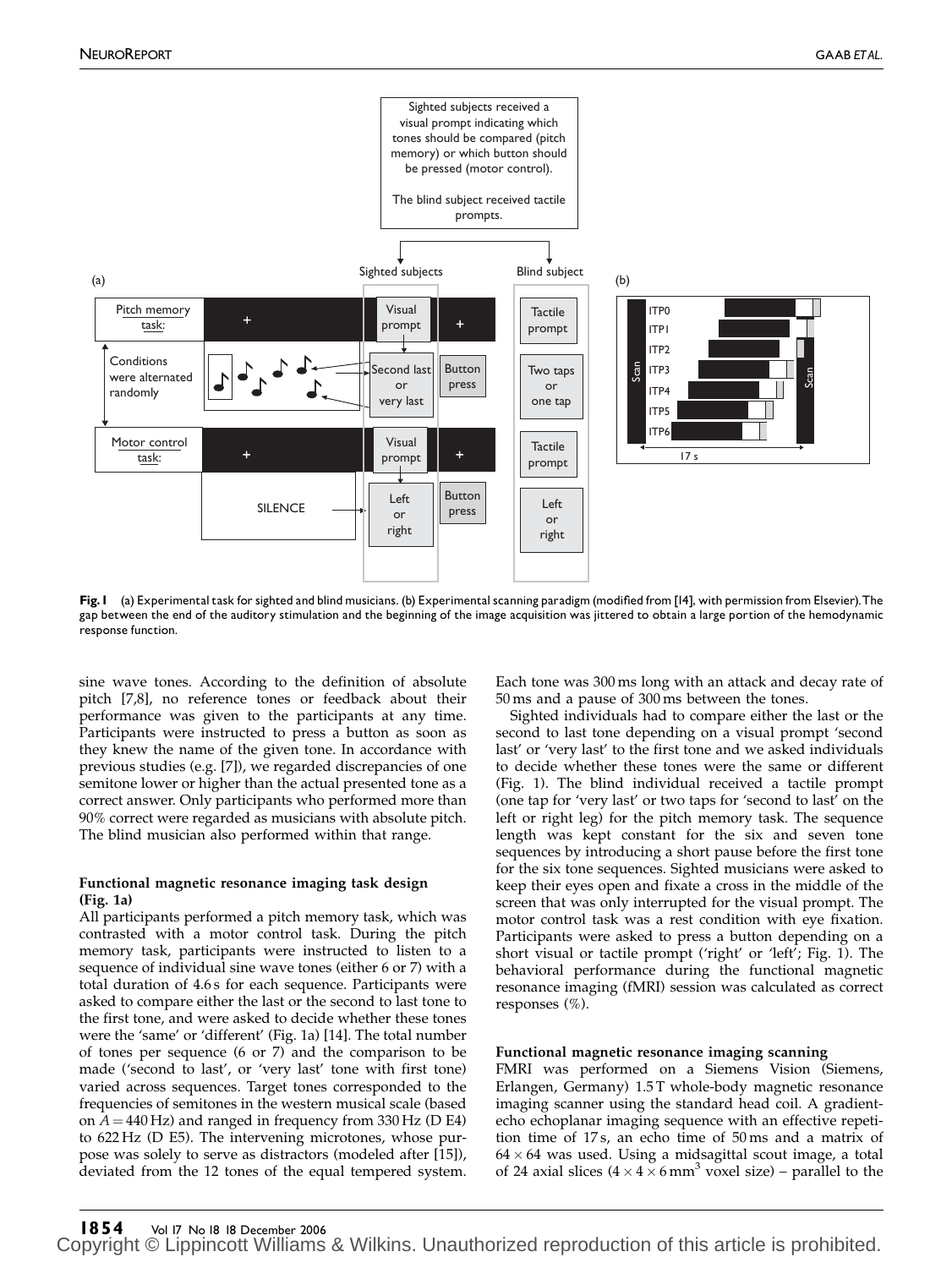bi-commissural plane – were acquired over 2.75 s, each 17 s. Initiation of the first set of 24 slices was triggered by a transistor–transistor logic pulse from a PC and all subsequent magnetic resonance acquisitions were synchronized with stimulus presentation. A high-resolution T1-weighted scan  $(1 \text{ mm}^3$  voxel size) was acquired for anatomical coregistration. We used a variation of a sparse temporal sampling technique ([12], Fig. 1b) acquiring one set of 24 axial slices every 17s to circumvent the scanner noise interferences.

#### Functional magnetic resonance imaging data analysis

FMRI data were analyzed using the SPM99 software package (Institute of Neurology, London, UK). Each set of axial images for each participant was realigned to the first image, coregistered with the corresponding T1-weighted data set, spatially normalized to the SPM99 template and smoothed with an isotropic Gaussian kernel of 8 mm. Condition and participants' effects were estimated using a general linear model [16]. The effect of global differences in scan intensity was removed by scaling each scan in proportion to its global intensity. Low-frequency drifts were removed using a temporal high-pass filter (cutoff 200 s). As we employed a sparse temporal sampling design, we did not convolve our data with the hemodynamic response function and we did not apply a low-pass filter. We used a fixed-effects model for all 10 participants together, and group analyses were performed by directly contrasting the appropriate scans within the fixed-effects model but weighting the blind musician appropriately in the contrast manager (nine times higher than each of the sighted musicians). All results are reported for the contrast pitch memory > motor control. All reported coordinates are Montreal Neurological Institute coordinates.

# Results

# Mean activation in sighted musicians (FDR-corrected,  $P < 0.05$

This group analysis revealed activation of the bilateral superior temporal gyrus  $(-64/-22/4; 66/-14/4)$ , bilateral inferior frontal gyrus  $(-52/12/24; 52/14/-14)$ , bilateral cerebellum  $(-38/–68/–26; 30/–72/–26)$ , anterior cingulate  $(2/26/36)$ , bilateral middle frontal gyrus  $(-46/46/-8;$  $30/52/-12$ ), bilateral inferior parietal regions  $(-40/-56/$ 54;  $48/-50/56$ ) and cuneus  $(0/-84/14)$ .

Activation in the blind musician (FDR-corrected,  $P<0.05$ ) Regions activated for the blind musician included the bilateral middle occipital gyrus  $(-34/-78/-16; 28/-84/$  $-16$ ), bilateral inferior/superior parietal lobe  $(-32/-54/$ 64;  $28/-68/54$ ), bilateral inferior frontal gyrus  $(-52/10/28;$ 54/4/34), left middle frontal gyrus  $(-48/2/46; 50/-2/46)$ , right angular gyrus  $(38/-80/28)$ , bilateral superior temporal gyrus  $(-64/44/6; 66/-22/8)$ , left cuneus  $(-8/-94/2)$ , left middle frontal gyrus (-40/46/18), right middle temporal gyrus (64/ $-38/2$ ), bilateral precuneus (left:  $-24/-72/50$ and right:  $12/-94/0$ ), posterior cingulate  $(2/-46/6)$ , left inferior temporal gyrus  $(-50/-68/-2)$ , left lingual gyrus  $(-18/-84/-16)$ , left cerebellum  $(-40/-48/-30)$  and right medial frontal gyrus  $\left(\frac{4}{-4/60}\right)$ .

# Activation in the blind compared with the sighted participants (FDR-corrected,  $P<0.05$ )

This comparison revealed activation of the bilateral lingual/ middle occipital gyrus  $(-34/-78/-16; 28/-84/-14)$ , left inferior parietal regions (-40/-44/50), bilateral inferior/ middle frontal regions  $(-52/10/30; 54/4/34)$ , bilateral superior occipital gyrus  $(-30/-84/22; 38/-82/28)$ , right superior parietal regions  $(28/-68/54)$ , left middle frontal regions  $(-40/46/18)$ , left inferior temporal gyrus  $(-50/$  $-68/-2$ ), left precuneus  $(-24/-72/48)$ , anterior cingulate  $(4/2/50)$  and left superior temporal lobe  $(-62/-46/4)$ .

#### Activation in sighted musicians compared with blind

No significant differences were observed at FDR-corrected  $P < 0.05$  level. At a lower level ( $P < 0.001$ , uncorrected), the sighted musicians with absolute pitch had more activation of the right superior temporal gyrus  $(66/-12/2)$ , left cerebellum  $(-2/-58/-38)$ , right inferior parietal regions  $(52/-52/54)$ , bilateral precuneus  $(-44/-74/36; 2/-62/32)$ and right supramarginal gyrus  $(56/-54/28)$ .

#### Activation in sighted and blind musicians

Sighted masked with blind (inclusive mask, FWE corrected,  $P<0.05$ ): this analysis revealed activation of the bilateral superior temporal gyrus  $(-64/-22/4; 66/-16/6$  and more anterior  $-54/16/-12$ ;  $52/14/-14$ ), bilateral inferior parietal regions  $(-40/-56/54; 52/-40/52)$ , bilateral inferior frontal regions (52/12/24; 54/12/24), bilateral cerebellum (28/  $-\overline{7}4$ / $-24$ ; 30/ $-\overline{7}2$ / $-26$ ), bilateral superior parietal regions  $(-18/-66/54; 10/-70/56)$ , right middle frontal gyrus  $(36/2/62)$  and the anterior cingulate  $(2/28/36)$  (Fig. 2).

#### **Discussion**

When contrasting the two groups, the blind musician showed more activation of a set of brain regions that included the lingual gyrus, parietal and visual association areas. Numerous studies have suggested a recruitment of visual areas when blind individuals process auditory and somatosensory information (e.g. [17–19]).

Our study showed an involvement of visual association but not primary visual areas within a blind musician with absolute pitch performing a classical pitch memory task. This strongly supports the study by Ross et al. [11], who revealed cross-modal plasticity in visual association and parietal areas in a congenitally blind musician while performing a different music task. These authors interpreted their results with a recruitment of visual areas as accessory musical processing regions in response to sensory deprivation. Furthermore, they suggested that their participants' outstanding musical aptitude might have been the result of early reorganization in the visual system. The results of our study show that this functional reorganization of the visual system is not restricted to one musical task and suggests that the additional recruited regions are not necessary for accessory musical processing regions but necessary for more accessory auditory processing regions.

Several studies for blind and deaf individuals have revealed that the processing demands of a person appear to influence what aspects of auditory or visual processing might be modified in the brain (e.g. [20]). In our case, the blind musician had to rely on auditory information only since the age of 13 years and started playing an instrument at the age of 8. This supports the theory that the additional

Vol 17 No 18 18 December 2006 1855

Copyright © Lippincott Williams & Wilkins. Unauthorized reproduction of this article is prohibited.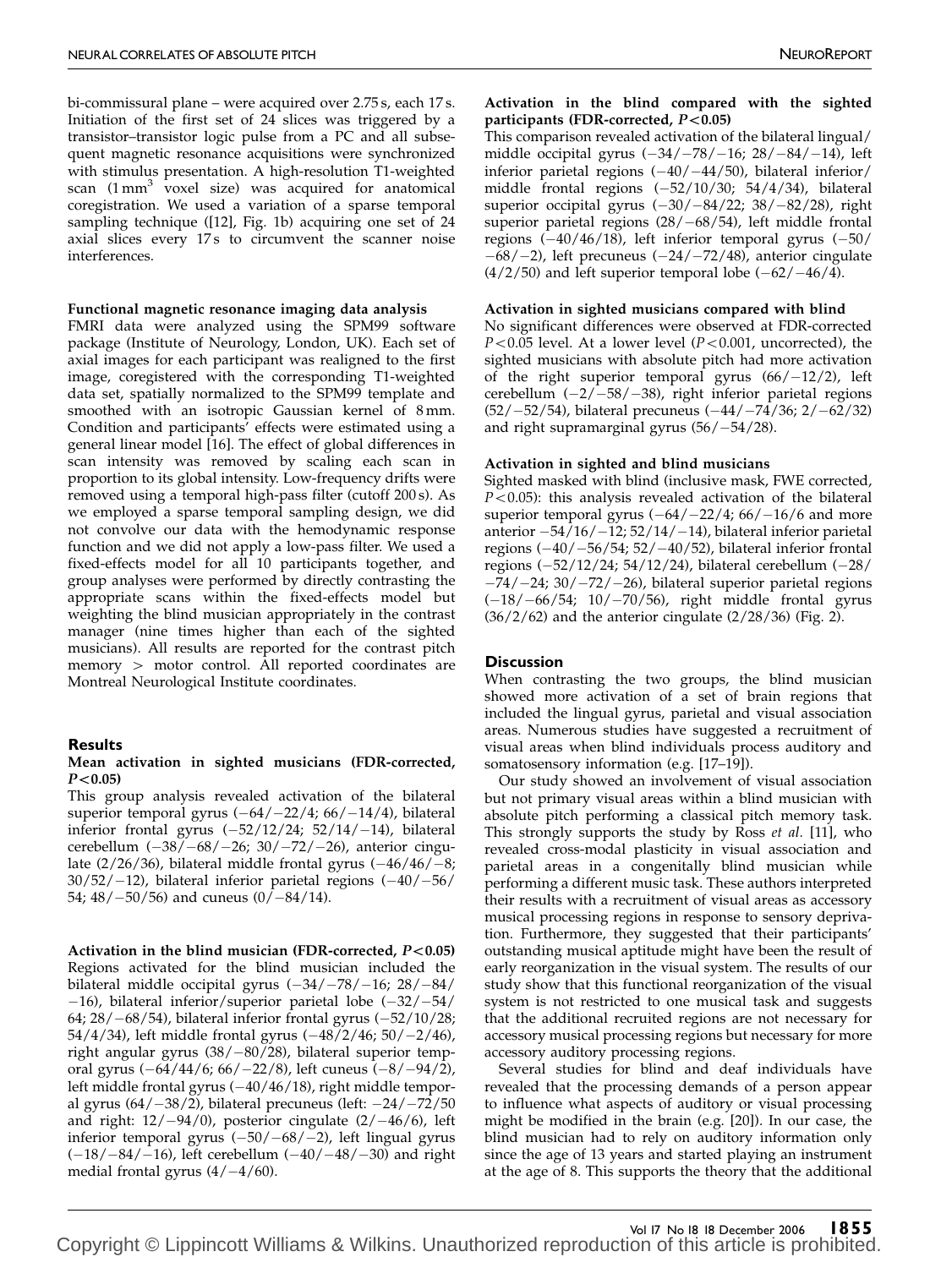

**Fig. 2** The first row shows the activation pattern (pitch memory  $>$  control) for the two groups separately. The second row shows the direct voxel-by-voxel comparison between the two groups.The third row shows the inclusive mask of both groups that shows regions that are activated in both groups.

recruitment of visual areas might have led to the development of absolute pitch through the recruitment of accessory auditory processing regions. One alternative explanation might lie in the differences between our task for the sighted and the blind individuals. The sighted musicians were prompted for their behavioral response with a visual prompt, whereas the blind participant received a tactile prompt. Nevertheless, we do not think that this led to the differences in the functional anatomy between the two groups for the following reason: the prompt was presented after the tone sequence and the peak of the hemodynamic response function in response to this prompt will occur after 4–6 s, and therefore would only be picked up by a minority of our image acquisitions owing to the jittered timing. Furthermore, increased activation of visual association areas might have been expected in the group that had their eyes open and not the blind one.

In addition to the increased use of visual areas in the blind individual, there is a decrease in activation within the temporal lobe and the cerebellum in comparison with the sighted individuals. Several studies showed the involvement of the cerebellum in several auditory and musical tasks (e.g. [12,14]). The lack of cerebellar activation in the blind musician could be an additional indicator for a use-dependent reorganization. Important functions of the cerebellum might have been redirected to the visual association areas or the lingual gyri in the blind musician.

Furthermore, sighted absolute pitch musicians seem to rely more on auditory regions within the temporal lobe indicating a network consisting of auditory, parietal and cerebellar regions in the sighted individuals, whereas the blind musician showed a network consisting of less auditory activation but more activation of visual association areas and the lingual gyri, an area that has also been identified as being involved in visual processing (e.g. [21]). This could be explained by the fact that the sighted individuals are dependent on 'typical' auditory areas to process incoming auditory information and cannot rely on additional areas within the visual areas, whereas the blind individual uses different areas for the incoming auditory stimuli. This suggestion is supported by several studies, which showed improved auditory processing for various stimuli within the blinds compared with sighted individuals [2,4,22,23], which could be due to the fact that the blind recruit additional cortical structures for auditory processing.

A growing body of evidence indicates that early blind individuals are able to recruit the visually deafferented occipital cortex for nonvisual tasks, including auditory information processing [23,24]. This cross-modal plasticity may provide an additional substrate for the development of absolute pitch in the blind compared with the sighted, which could account for the higher than expected prevalence and prolonged critical period of absolute pitch development in the blind [6]. The ability to perceive auditory stimuli as belonging to categories is the key feature that differentiates musicians with absolute pitch from individuals without. Recent evidence demonstrates that visual association areas are involved in the processing of categorical visual information (e.g. [25]). In the absence of sight, these visual association areas may facilitate categorization of auditory information. Such cross-modal cortical plasticity may at least partially account for our finding that blind individuals with absolute pitch are not as dependent upon the same structure in the auditory cortex that correlate with absolute pitch ability among the sighted.

This study is the first one that compared a blind absolute pitch musician with a control musician group with absolute pitch on a voxel-by-voxel comparison. Although our report is limited in its scope and does not establish a specific mechanism for the acquisition of absolute pitch in blind musicians, our results argue that absolute pitch among the blind is not due to an enhancement of the same determinants that are critical within sighted absolute pitch musicians.

# Conclusion

The notion that cross-modal plasticity involving the occipital cortex may provide an additional neural substrate for the development of absolute pitch in the blind is an intriguing hypothesis that merits further investigation. It would be informative for future studies to replicate the current findings in a larger group of blind musicians as well as to further investigate the anatomical and functional underpinnings of absolute pitch in blind and sighted musicians.

## Acknowledgements

We thank all participants in this study.

Copyright © Lippincott Williams & Wilkins. Unauthorized reproduction of this article is prohibited.